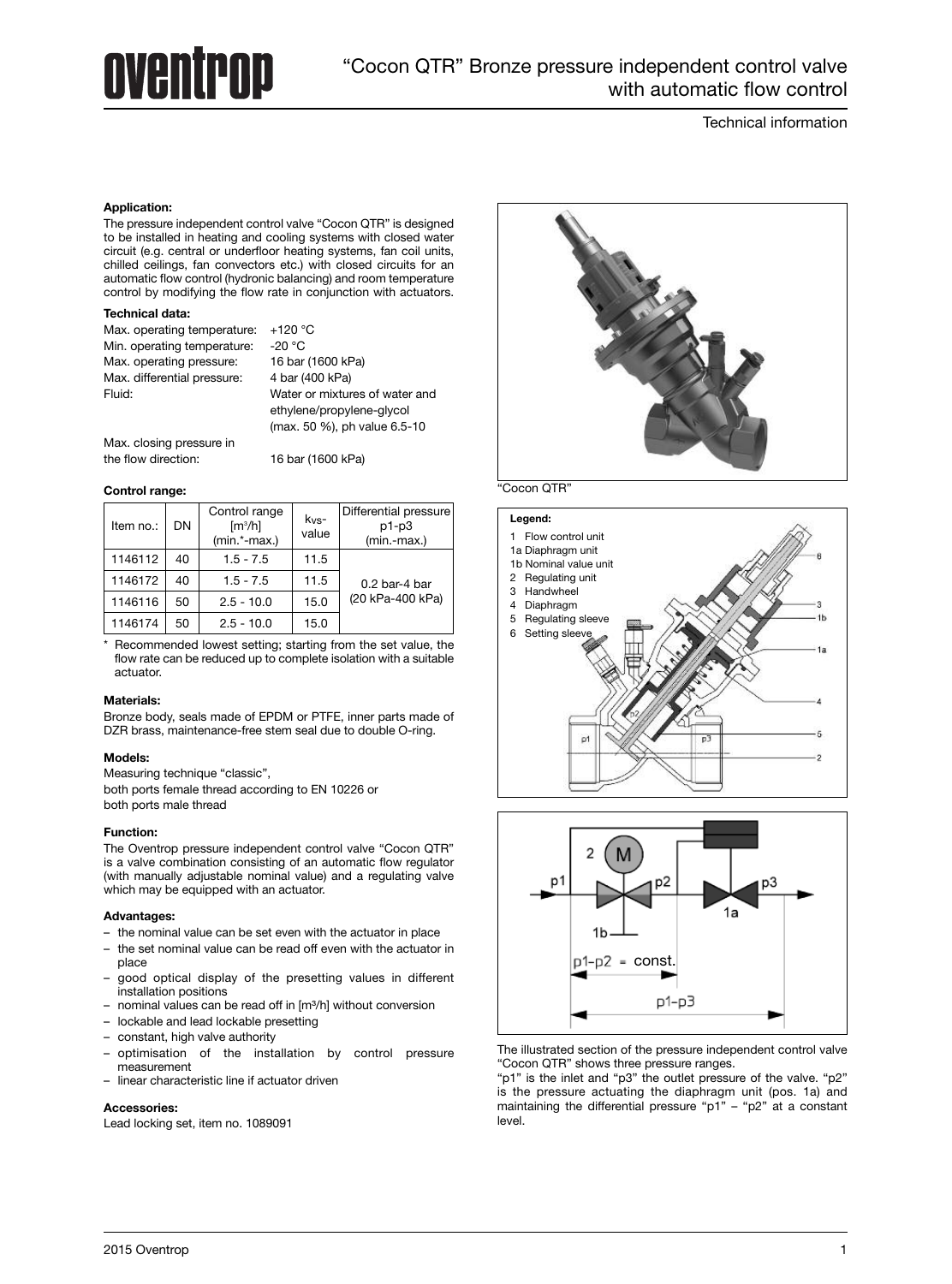The integrated diaphragm unit (pos. 1 a) maintains the differential pressure "p1" – "p2" at a constant level via the regulating unit (pos. 2) which is activated through the actuator and via the nominal value unit (pos. 1 b) which can be set to a maximum flow value. Even where high differential pressure variations "p1" – "p3" occur, e.g. if sections of the system are activated or inactivated, the differential pressure "p1" – "p2" is kept at a constant level.

This way, the valve authorities of  $100\%$  are maintained (a=1). Even during low demand periods with steady control (e.g. in conjunction with 0-10 V actuators), the valve authority within the effective valve lift amounts to 100% (a=1).

The "Cocon QTR" valve has a linear characteristic line within the effective valve lift and is advantageous when using actuators which also have a linear stroke behaviour across the control voltage.



Characteristic line of the "Cocon QTR" valve

# **Application:**

Oventrop pressure independent control valves "Cocon QTR" are used in central heating systems and chilled ceilings with circulation pump for flow and room temperature control.

The "Cocon QTR" valves can be used with the following Oventrop actuators:

The setting sleeve (spanner size 17 mm) has to be unscrewed. The installation instructions supplied with the actuator have to be observed!

| Models:                                                                                                                                           | ltem no.: |
|---------------------------------------------------------------------------------------------------------------------------------------------------|-----------|
| Actuator with squeeze connection (DN 40/50)<br>24 V, steady control 0-10 V                                                                        | 1158010   |
| Actuator with squeeze connection (DN 40-100)<br>24 V, steady control 0-10 V and 4-20 mA                                                           | 1158020   |
| Actuator with squeeze connection (DN 40-100)<br>24 V, steady control 0-10 V and 4-20 mA<br>with spring return (valves opening with current "off") | 1158021   |
| Actuator with squeeze connection (DN 40-100)<br>24 V, steady control 0-10 V and 4-20 mA<br>with spring return (valves closing with current "off") | 1158022   |

### **Setting of the flow rate:**

The required flow rate can be set with the help of the handwheel and the setting sleeve.

The setting can only be modified after releasing the setting sleeve.



Setting sleeve

# **Protection and locking:**

The presetting can be secured and lead locked with a locking clip.



Example settings